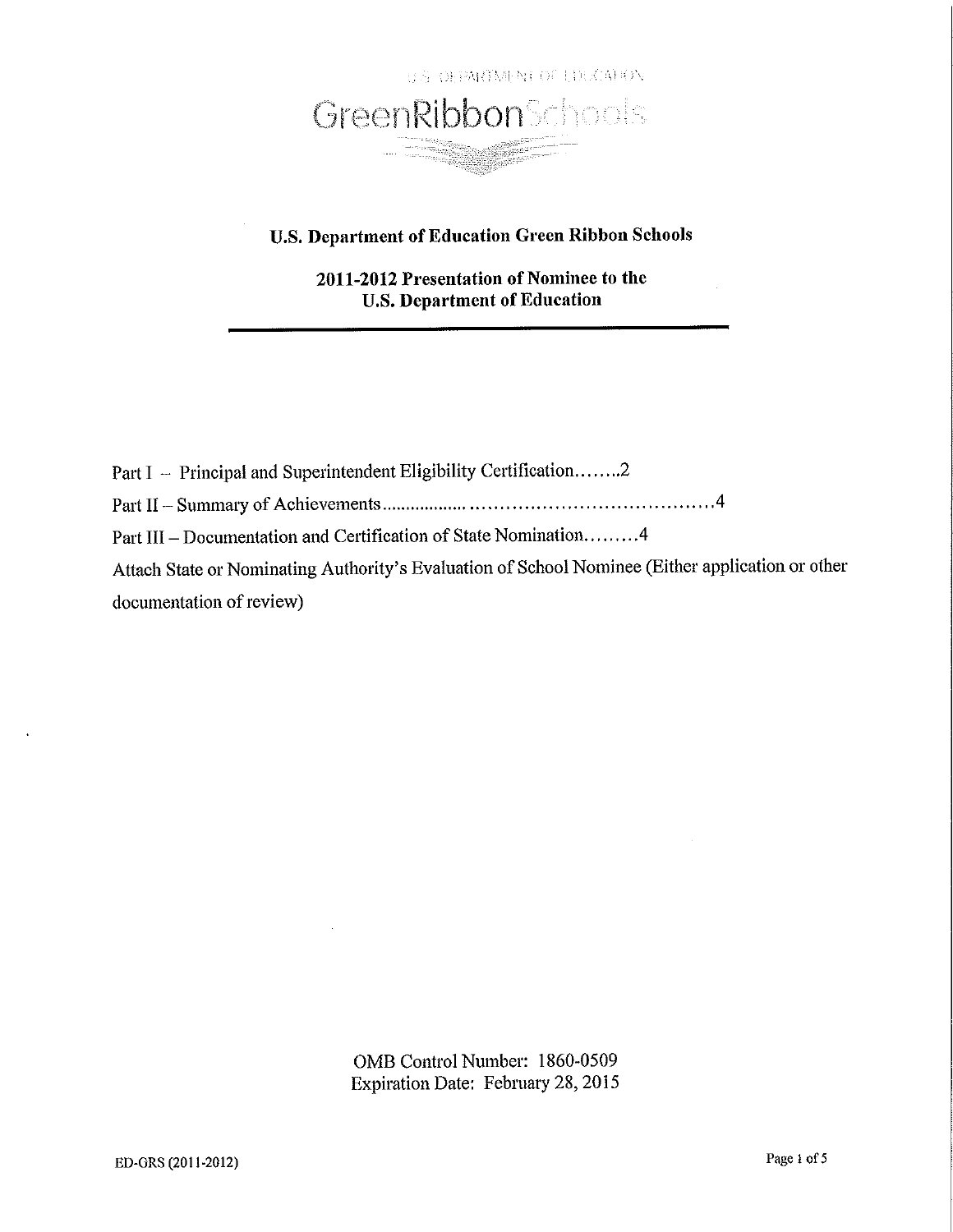# PART I - ELIGIBILITY CERTIFICATION

## **School and District's Certifications**

The signatures of the school principal and district superintendent (or equivalents) on the next page certify that each of the statements below concerning the school's eligibility and compliance with the following requirements is true and correct.

- 1. The school has some configuration that includes one or more of grades K-12. (Schools on the same campus with one principal, even a K-12 school, must apply as an entire school.)
- 2. The school achieves or comes close to achieving the goals of all three green Ribbon Pillars: 1) environmental impact and energy efficiency; 2) healthy school environments; and 3) environmental and sustainability education.
- 3. The school has been evaluated and selected from among schools within the state or Nominating Authority's jurisdiction (BIE, DoDEA), based on *documented achievement* toward the three Green School Pillars and Elements.
- 4. Neither the nominated public school nor its public school district is refusing the U.S. Department of Education Office of Civil Rights (OCR) access to information necessary to investigate a civil rights complaint or to conduct a district wide compliance review.
- 5. OCR has not issued a violation letter of findings to the public school district concluding that the nominated public school or the public school district as a whole has violated one or more of the civil rights statutes. A violation letter of findings will not be considered outstanding if OCR has accepted a corrective action plan to remedy the violation.
- 6. The U.S. Department of Justice does not have a pending suit alleging that the public school or the public school district as a whole has violated one or more of the civil rights statutes or the Constitution's equal protection clause.
- 7. There are no findings of violations of the Individuals with Disabilities Education Act in a U.S. Department of Education monitoring report that apply to the public school or public school district in question; or if there are such findings, the state or public school district has corrected, or agreed to correct, the findings.
- 8. The school meets all applicable federal, state, tribal and local health, environmental and safety requirements in law, regulations and policy and is willing to undergo EPA on-site verification.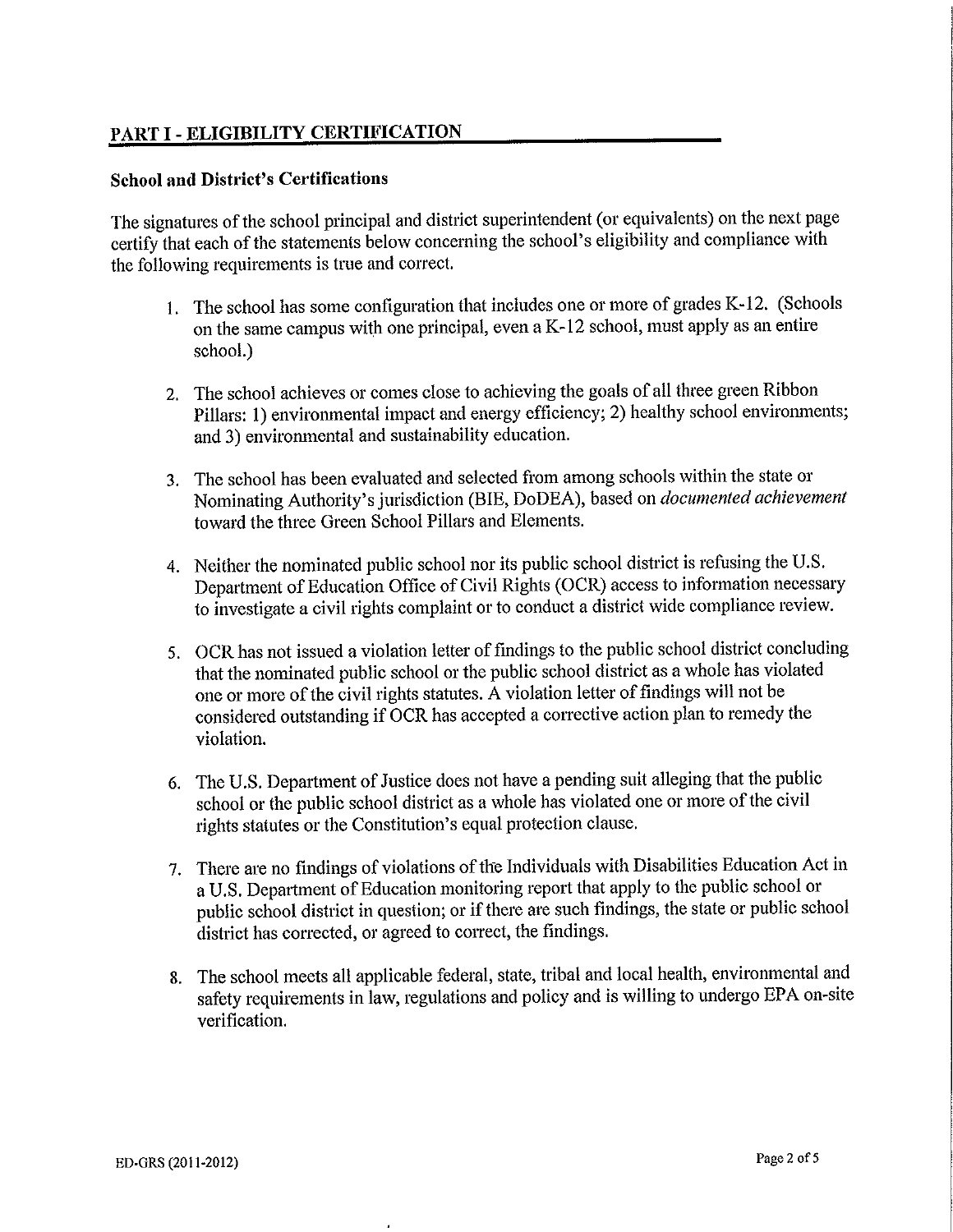|   | For Public Schools only: (Check all that apply) [ ] Charter [ ] Title I [ ] Magnet [ ] Choice                                                                                                                                                                                               |  |
|---|---------------------------------------------------------------------------------------------------------------------------------------------------------------------------------------------------------------------------------------------------------------------------------------------|--|
|   | Name of Principal $Mr$ . Gary $Kau$<br>(Specify: Ms., Miss, Mrs., Dr., Mr., etc.) (As it should appear in the official records)                                                                                                                                                             |  |
|   | Official School Name Clarkston High School<br>(As it should appear in the official records)                                                                                                                                                                                                 |  |
|   | School<br>Mailing Address $6093$ Flemings Lake Rd.<br>(If address is P.O. Box, also include street address.)                                                                                                                                                                                |  |
|   | Clarkston<br>$M_1$<br>4834                                                                                                                                                                                                                                                                  |  |
|   | City<br>State<br>$_{\mathrm{Zip}}$                                                                                                                                                                                                                                                          |  |
|   | County Oakland State School Code Number* 0706                                                                                                                                                                                                                                               |  |
|   | Telephone (248) 623 - 3600 Fax (248) 623 - 3575                                                                                                                                                                                                                                             |  |
|   | Web site/URL www.clarkston.kl2.mi us E-mail glkaul@clarkston.kl2.                                                                                                                                                                                                                           |  |
|   | I have reviewed the information in this application, including the award and eligibility<br>requirements on page 2-4, and certify that to the best of my knowledge all information is accurate.                                                                                             |  |
|   | Date $3 \cdot 20 - 20/2$                                                                                                                                                                                                                                                                    |  |
|   | Name of Superintendent* Dr. Rod Rock                                                                                                                                                                                                                                                        |  |
|   | (Specify: Ms., Miss, Mrs., Dr., Mr., Other)                                                                                                                                                                                                                                                 |  |
|   | District Name* Clarkston Community Tel.(249 623-5400                                                                                                                                                                                                                                        |  |
|   | I have reviewed the information in this application, including the award and eligibility<br>requirements on page 2-4, and certify that to the best of my knowledge all information is accurate.<br>I concurring this is one of the highest performing green school applicants in our state. |  |
| Х | Date $3 - 20 - 12$                                                                                                                                                                                                                                                                          |  |
|   | (Superintendent's Signature)                                                                                                                                                                                                                                                                |  |

\*Private Schools: If the information requested is not applicable, write N/A in the space.

 $\bar{\tau}$ 

Page 3 of 6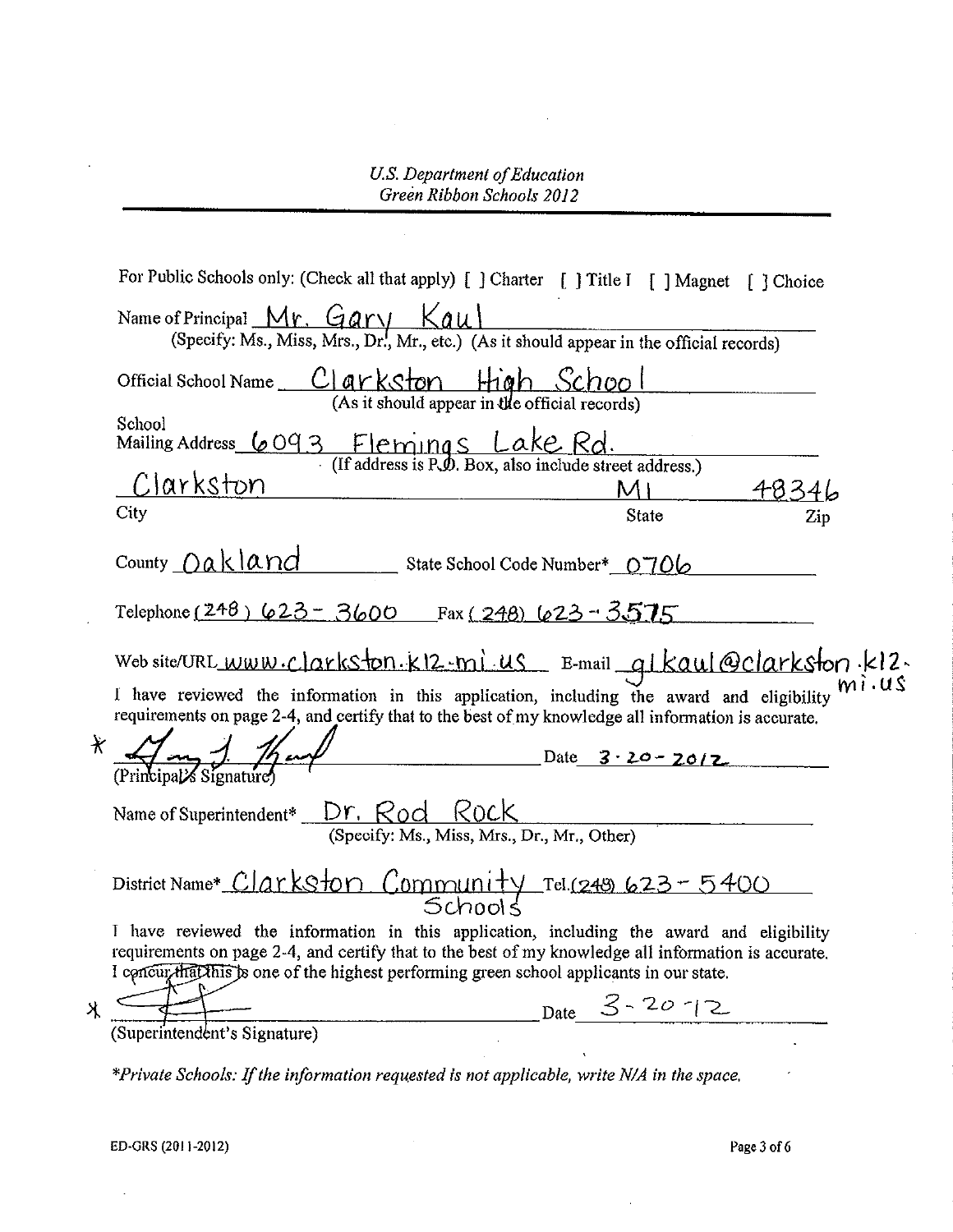# **PART II - SUMMARY OF ACHIEVEMENTS**

## **Instructions to School Principal**

Provide a concise and coherent "snapshot" that describes how your school is representative of your state's highest achieving green school efforts in approximately 600-800 words. Summarize your strengths and accomplishments. Focus on what makes your school worthy of the title U.S. Department of Education Green Ribbon School. Be sure to note if students were actively involved in preparing the application.

This summary should be written as a stand-alone document. It will provide the ED review panel with an overview of the school's green activities that were detailed in the application to the state, DoDEA or BIE evaluators. If the school is awarded a U.S. Department of Education Green Ribbon, this information may be shared with other schools, candidates for next year, the press, and the public.

# **PART III - DOCUMENTATION OF STATE EVALUATION OF NOMINEE**

# **Instructions to Nominating Authority**

For the pilot year, the Nominating Authority must review nominated schools for high achievement based on the schools' *documented achievement* toward reaching the goals of each of the three U.S. Department of Education Green School Pillars and elements. For each school being nominated by the Authority to ED, please attach state (or equivalent) evaluation materials (application) based on the Nominating Authority Evaluation Support Framework provided by ED to facilitate your evaluation of schools.

The Nominating Authority must review and sign the following certification for each school being nominated to ED.

# **Nominating Authority's Certifications**

The signature by the Nominating Authority on this page certifies that each of the statements below concerning the school's eligibility and compliance with the following requirements is true and correct.

- 1. The school has some configuration that includes one or more of grades K-12. (Schools on the same campus with one principal, even a K-12 school, must apply as an entire school.)
- 2. The school achieves or is one of those overseen by the Nominating Authority which comes the closest to achieving the goals of all three green Ribbon Pillars: 1) environmental impact and energy efficiency; 2) healthy school environments; and 3) environmental and sustainability education.
- 3. The Nominating Authority has evaluated the school and selected it for submission to the U.S. Department of Education from among those schools overseen by the Nominating Authority which have applied for a Green Ribbon, based on *documented achievement* Page 4 of 5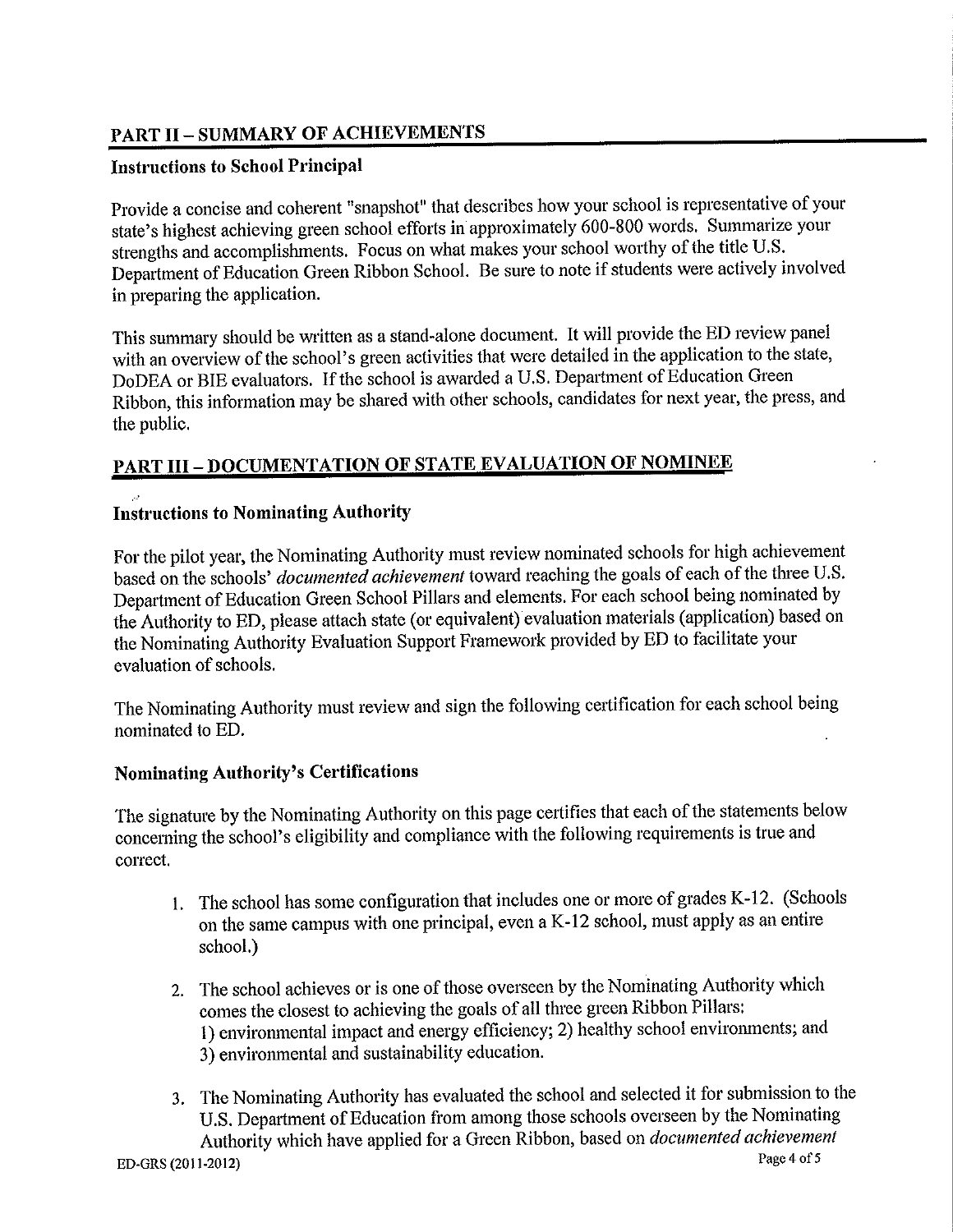toward the three Green School Pillars and Elements.

4. The school meets all applicable federal civil rights and federal, state, tribal and local health, environmental and safety requirements in law, regulations and policy and is willing to undergo EPA on-site verification.

| Name of Nominating |                                  |  |
|--------------------|----------------------------------|--|
| Agency             | Michigan Department of Education |  |
|                    |                                  |  |
| Name of Nominating |                                  |  |

Authority

Mr. Michael Flanagan, State Superintendent (Specify: Ms., Miss, Mrs., Dr., Mr., Other)

I have reviewed the information in this application, including the award and eligibility requirements on pages 2-4, and certify, to the best of my knowledge through a documentary verification assessment, that the school meets the provisions in this Part of the Nominee Presentation Form.

 $_{\text{Date}}$  3/22/12 (Nominating Authority's Signature)

Note to Nominating Authority: The application, including the signed certifications and documentation of evaluation in the three pillars should be converted to a PDF file and emailed to Director, ED-Green Ribbon Schools at green, ribbon, schools@ed.gov according to the instructions in the Nominee Submission Procedure.

## **Public Burden Statement**

According to the Paperwork Reduction Act of 1995, no persons are required to respond to a collection of information unless such collection displays a valid OMB control number. The valid OMB control number for this information collection is 1860-0509. Public reporting burden for this collection of information is estimated to average 37 hours per response, including time for reviewing instructions, searching existing data sources, gathering and maintaining the data needed, and completing and reviewing the collection of information. The obligation to respond to this collection is required to obtain or retain benefit P.L. 107-110, Sec. 501, Innovative Programs and Parental Choice Provisions. Send comments regarding the burden estimate or any other aspect of this collection of information, including suggestions for reducing this burden, to the U.S. Department of Education, 400 Maryland Ave., SW, Washington, DC 20202-4536 or email ICDocketMgr@ed.gov and reference the OMB Control Number 1860-0509. Note: Please do not return the completed ED-Green Ribbon Schools application to this address.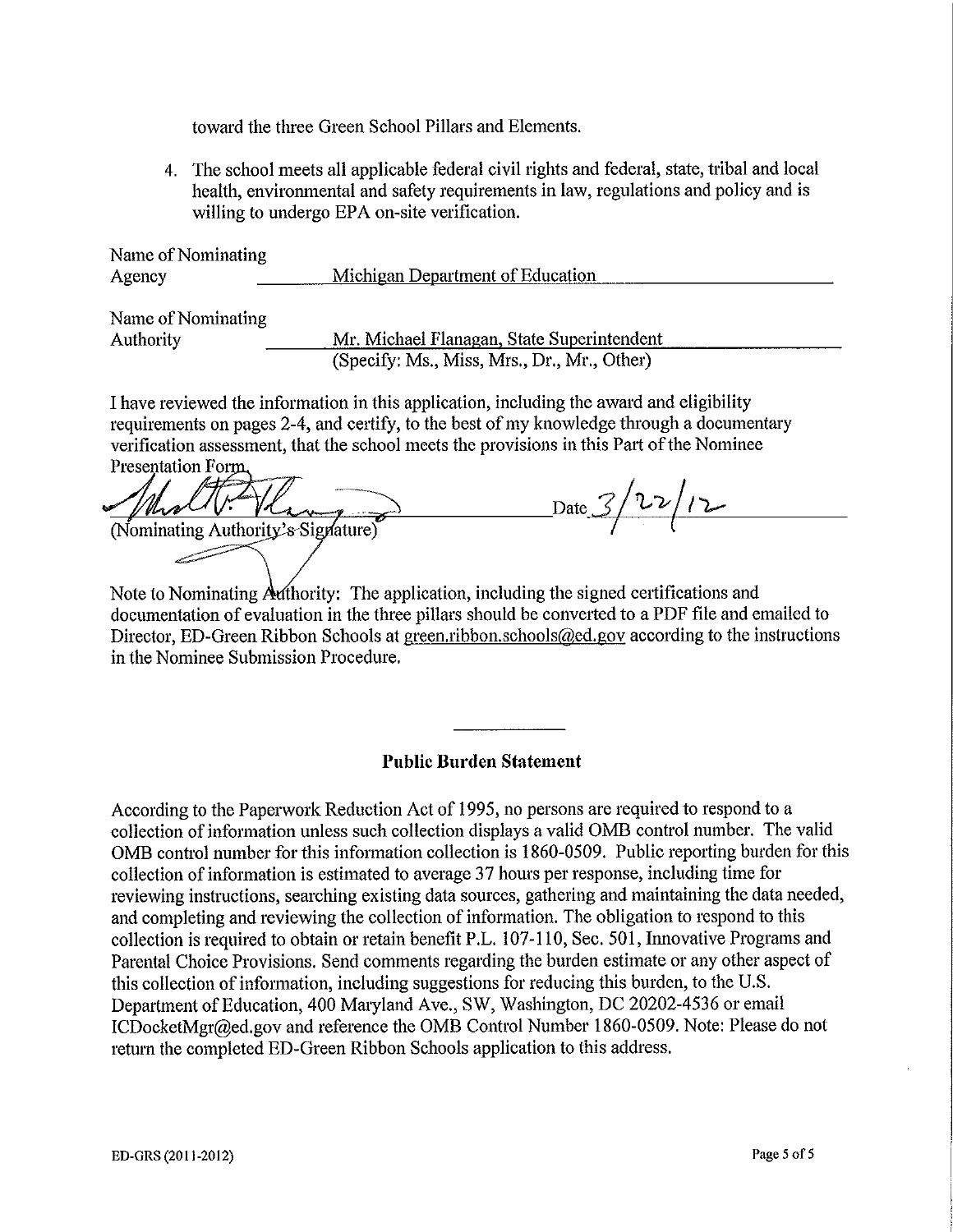# U.S. Department of Education Green Ribbon Schools

Clarkston High School Summary of Achievements:

The mission of Clarkston Community Schools is to cultivate thinkers, learners, and positive contributors to a global society. Our vision is that each Clarkston Community Schools' student is fully engaged in a globally focused education, from preschool through graduation, which fosters in her/him a sense of self, perspective. responsibility/ownership, and contribution.

Clarkston High School is doing just that! Specifically for our green school initiatives, all students, staff, administrators, and community members are 'energy savers' in our district's energy management program, which monitors energy usage for each building in our district, shares the data regularly, establishes and upholds energy policies and promotes involvement in green initiatives. The purpose of our district's energy management program is to implement energy awareness and conservation by taking personal responsibility in producing an energy efficient, healthy and sustainable environment. We work toward this vision by participating in green school programs at both the state and national levels. We have earned EPA's Energy Star Award in 2008. Since the implementation of our district's energy management program, our school alone has reduced our greenhouse gas emissions by 27%. This has been achieved through behavior modification, establishment of energy use policies, lighting upgrades, installation of occupancy sensors, daylight harvesting sensors, variable speed drives on pumps. utilization of centralized HVAC and lighting controls, reduction of appliances, Installation of automatic timers for computer shut downs, and continual monitoring and sharing of utility usage data,

The students' involvement in our green school initiatives is vital to our success. The Recycling Club recycles collects empty printer cartridges, old cell phones, and small electronics in the media center. The students empty classroom paper recycle bins weekly. At lunch, they separate styrofoam trays, milk cartons, soup cans, food, and paper.

We have an arrangement with a local refrigeration design company whereby they donate their scrap and waste insulation form material to our classes to use in grades 6-12 to use in design projects for prototyping, modeling, and aerodynamic analysis projects.

Our staff uses technology to also reduce the use of paper through Moodle, and online resources. The school newsletter, many messages and teacher/parent correspondence is done electronically. Our ELA Department reviews students' work using track changes, which reduces the number of copies required. Even our physical education teachers recycle plastic buckets for use in their class.

Each spring and fall, the school has a grounds clean-up day. Trash and recyclable items are picked up. Several of our classes utilize the wooded area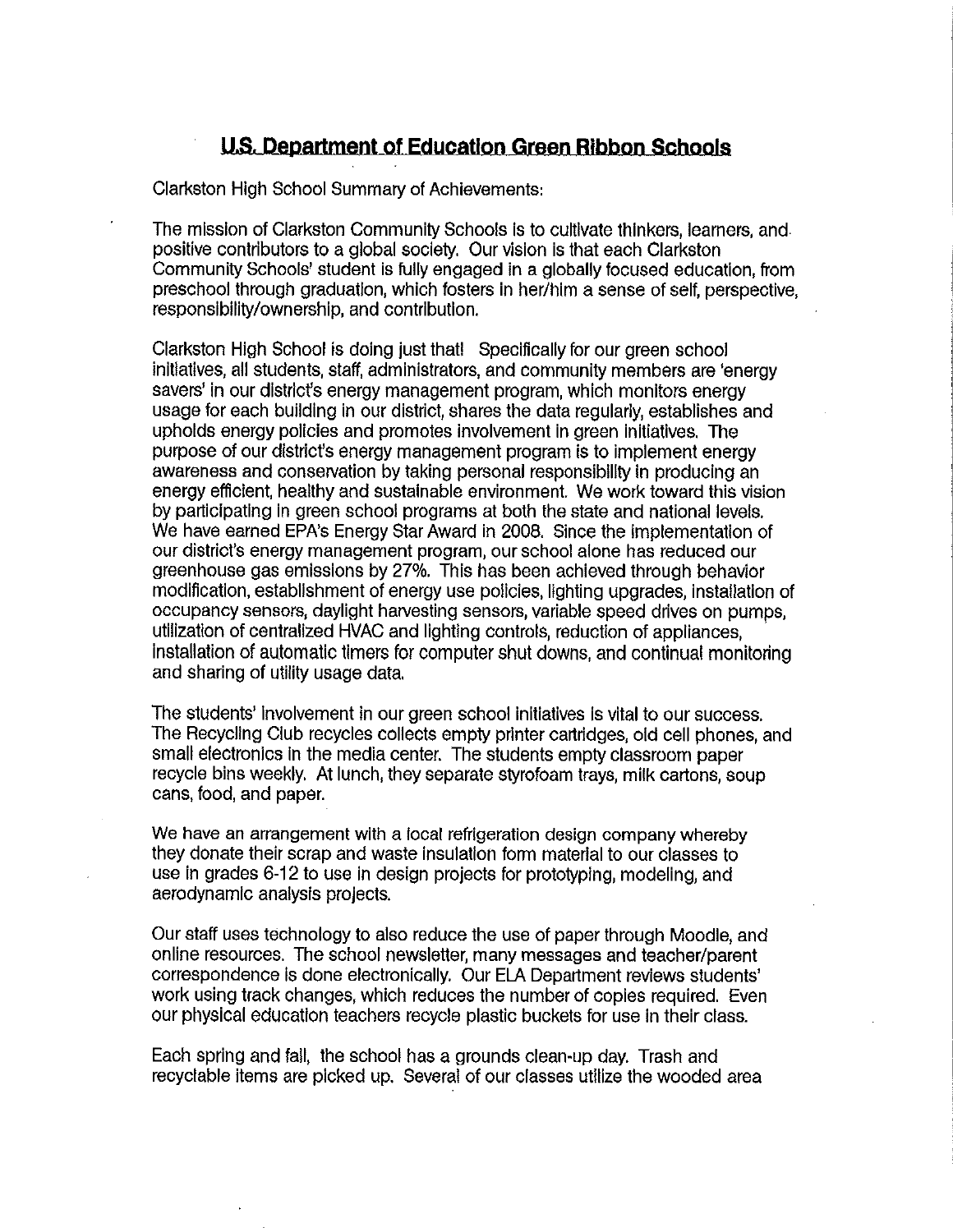behind our school. They have created and maintain outdoor classrooms and learning trails.

CSMTech is a program offered by Clarkston Schools where learning math and science (with infused technology) is celebrated. Math and sciences are taught in an integrated curriculum, demonstrating real world applications and connections.

The top 3 career paths that our students follow are engineering, medical, and education. We do not focus on any particular careers in our curriculum, instead, we try to expose our students to as much as we can so that they have a well rounded education and can make a choice that fits who they are.

Our Career and Technical Education courses in Engineering and Applied Tech have Green and Sustainability Education imbedded. Our Engineering Science course looks specifically at green engineering with design and problem solving. Students complete three large scale "green" learning experiences, focused on the following:

1. Reduce - Students perform home energy audits using energy meters. They evaluate their energy consumption through data analysis and then calculate their individual monthly energy costs and develop an energy invoice to submit to their families. Students then put together an energy reduction plan and are encouraged to implement it with their family.

2. Reuse - Students are asked to redesign a product to put it back into use insteasd of being waste. Most students convert 55 gallon drums into Rainbarrels, document the step-by-step construction process and then present and share the "instructable". Community foundations and the local PTA supply the materials through community grants. Those barrels are either donated to the district's schools to support green curriculum or sold as a fundraiser to community members. Other students reuse donated solar panels and then design, build, test, and use circuits to convert the solar output to be used to charge electronic devices like their phones or music devices. Students are then encouraged to upgrade their circuit to charge rechargeable batteries. Students then geet to keep those projects.

3. Recycle - Students are required to design and build a board game or physical game using 100% recycled materials. Students evaluate each other on playability, creativity, quality of design, quality of construction, and on the use of recycled materials.

Civil Engineering and Architecture students design commercial structures with green space roofs and gray water reclamation systems. They also design custom homes using Habitat for Humanity guidelines and are designed using recycled or reclaimed materials.

These are just a few highlights of the green initiatives by students and environmental curriculum provided by our district. We are committed to sustainable development!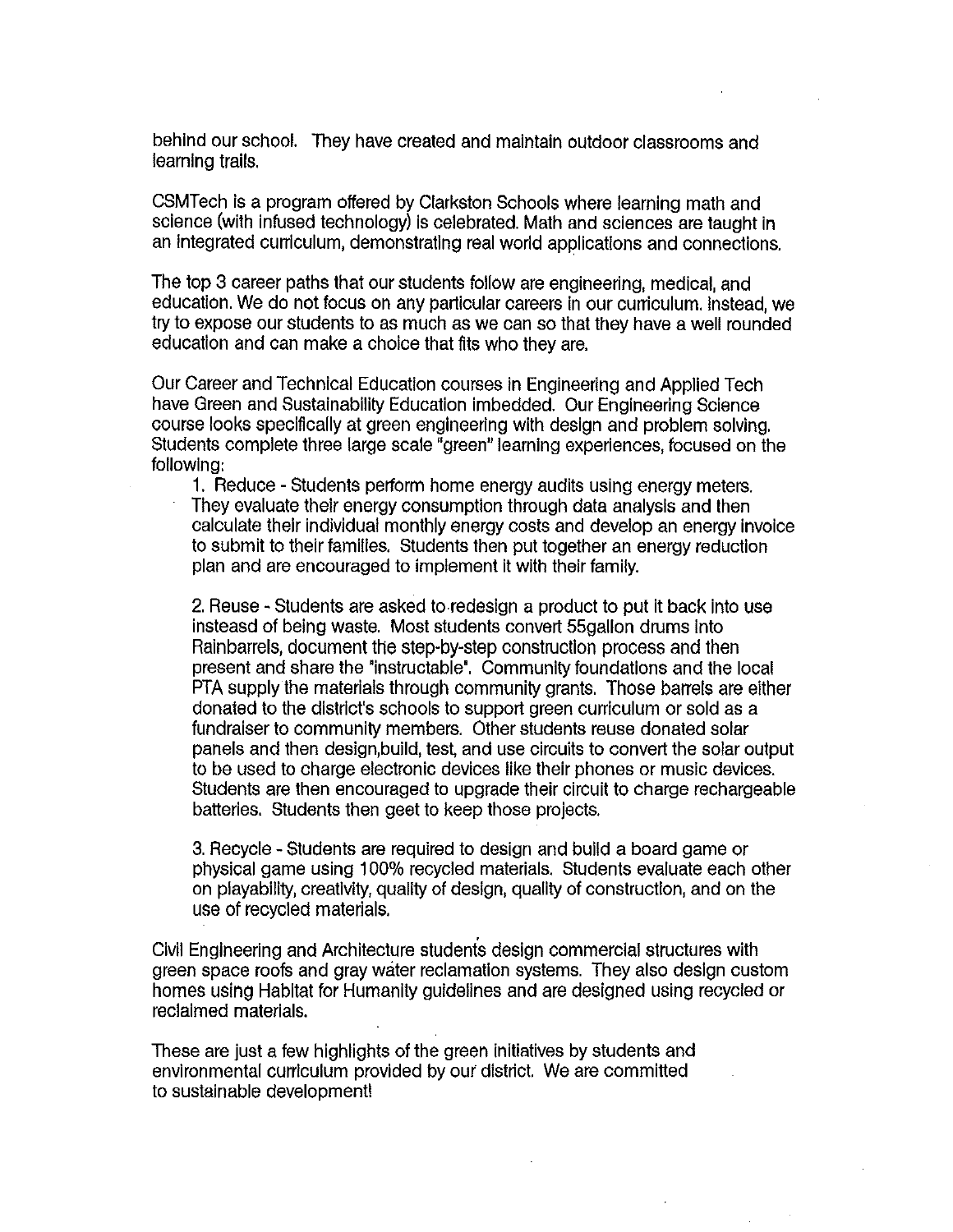|                                                  |                                |                         |                |                     | <b>Michigan Department of Education</b> |                    |                                             |         |                     |                                  |                         |
|--------------------------------------------------|--------------------------------|-------------------------|----------------|---------------------|-----------------------------------------|--------------------|---------------------------------------------|---------|---------------------|----------------------------------|-------------------------|
|                                                  |                                |                         |                |                     |                                         |                    | 2012 Green Ribbon School Application Review |         |                     |                                  |                         |
|                                                  |                                |                         |                |                     | <b>Clarkston High School</b>            |                    |                                             |         |                     |                                  |                         |
| District Code: 63190 Clarkston Community Schools |                                |                         |                |                     |                                         | School Code: 00706 |                                             |         |                     |                                  |                         |
| <b>Reviewer</b>                                  | <b>Cross</b><br><b>Cutting</b> | <b>Elements</b>         |                |                     |                                         |                    |                                             |         | <b>Total</b>        |                                  |                         |
|                                                  |                                | 1A                      | 1B             | 1 <sub>C</sub>      | 1D                                      | 2A                 | 2B                                          | 3A      | 3B                  | 3C                               |                         |
| 1                                                | 3                              | 7.5                     | 5              | 3.5                 | 5 <sup>1</sup>                          | 12                 | 8                                           | 11      | 5 <sup>1</sup>      | 6 <sup>1</sup>                   | 66                      |
| $\overline{\mathbf{2}}$                          | 3 <sup>l</sup>                 | $\boldsymbol{9}$        | 5              | 3 <sup>l</sup>      | 4.75                                    | 10                 | 8 <sup>1</sup><br>$\overline{7}$            | 12      | 5 <sub>l</sub>      | 7.5                              | 67.25                   |
| 3                                                | 4                              | 9                       | 5              | 3.5                 | 5 <sub>l</sub><br>4.75                  | 12                 | $\overline{7}$                              | 10      | 5 <sup>1</sup>      | 6 <sup>1</sup>                   | 66.5                    |
| 4                                                | 4                              | 6.5<br>$\overline{7}$   | 5 <sup>1</sup> | 2.75                |                                         | 12                 |                                             | 8       | 5 <sup>1</sup>      | 6 <sup>1</sup>                   | 61                      |
| 5                                                | 4                              |                         | 5              | 2.7                 | 4.6                                     | 12.5               | 8<br>$\overline{7}$                         | 11.5    | 4                   | 4                                | 63.3                    |
| 6                                                | 4                              | 6.5                     | 5              | 3                   | 3                                       | 13                 |                                             | 8       | 3                   | 4.5                              | 57                      |
| $\overline{7}$<br>8                              | 3                              | 9.5                     | 5              | 3 <sup>1</sup><br>3 | 5 <sub>l</sub><br>5                     | 10                 | $\overline{7}$<br>6 <sup>1</sup>            | 7       | 4<br>3 <sup>1</sup> | 6 <sup>1</sup>                   | 59.5<br>55              |
| 9                                                | 4<br>4                         | 7.5<br>$\boldsymbol{9}$ | 5<br>5         | 4.5                 | 5 <sub>l</sub>                          | 10.5<br>8          | 8 <sup>1</sup>                              | 9<br>15 | 5 <sub>l</sub>      | 2 <sup>1</sup><br>8 <sup>1</sup> | 71.5                    |
| 10                                               | 3                              | $\overline{7}$          | 5 <sub>l</sub> | 3 <sup>1</sup>      | 5 <sub>l</sub>                          | 12.5               | 8                                           | 15      | 5 <sup>1</sup>      | $\overline{7}$                   |                         |
|                                                  |                                |                         |                |                     |                                         |                    |                                             |         |                     |                                  | 70.5<br>$\bf{0}$        |
|                                                  |                                |                         |                |                     |                                         |                    |                                             |         |                     |                                  | $\boldsymbol{0}$        |
|                                                  |                                |                         |                |                     |                                         |                    |                                             |         |                     |                                  | $\pmb{0}$               |
|                                                  |                                |                         |                |                     |                                         |                    |                                             |         |                     |                                  | $\bf{0}$                |
|                                                  |                                |                         |                |                     |                                         |                    |                                             |         |                     |                                  | $\overline{\mathbf{0}}$ |
|                                                  |                                |                         |                |                     |                                         |                    |                                             |         |                     |                                  | $\pmb{0}$               |
|                                                  |                                |                         |                |                     |                                         |                    |                                             |         |                     |                                  | $\bf{0}$                |
|                                                  |                                |                         |                |                     |                                         |                    |                                             |         |                     |                                  | $\mathbf 0$             |
| <b>Total</b><br><b>Score</b>                     | 3.6                            | 7.9                     | 5.0            | 3.2                 | 4.7                                     | 11.3               | 7.4                                         | 10.7    | 4.4                 | 5.7                              | 63.76                   |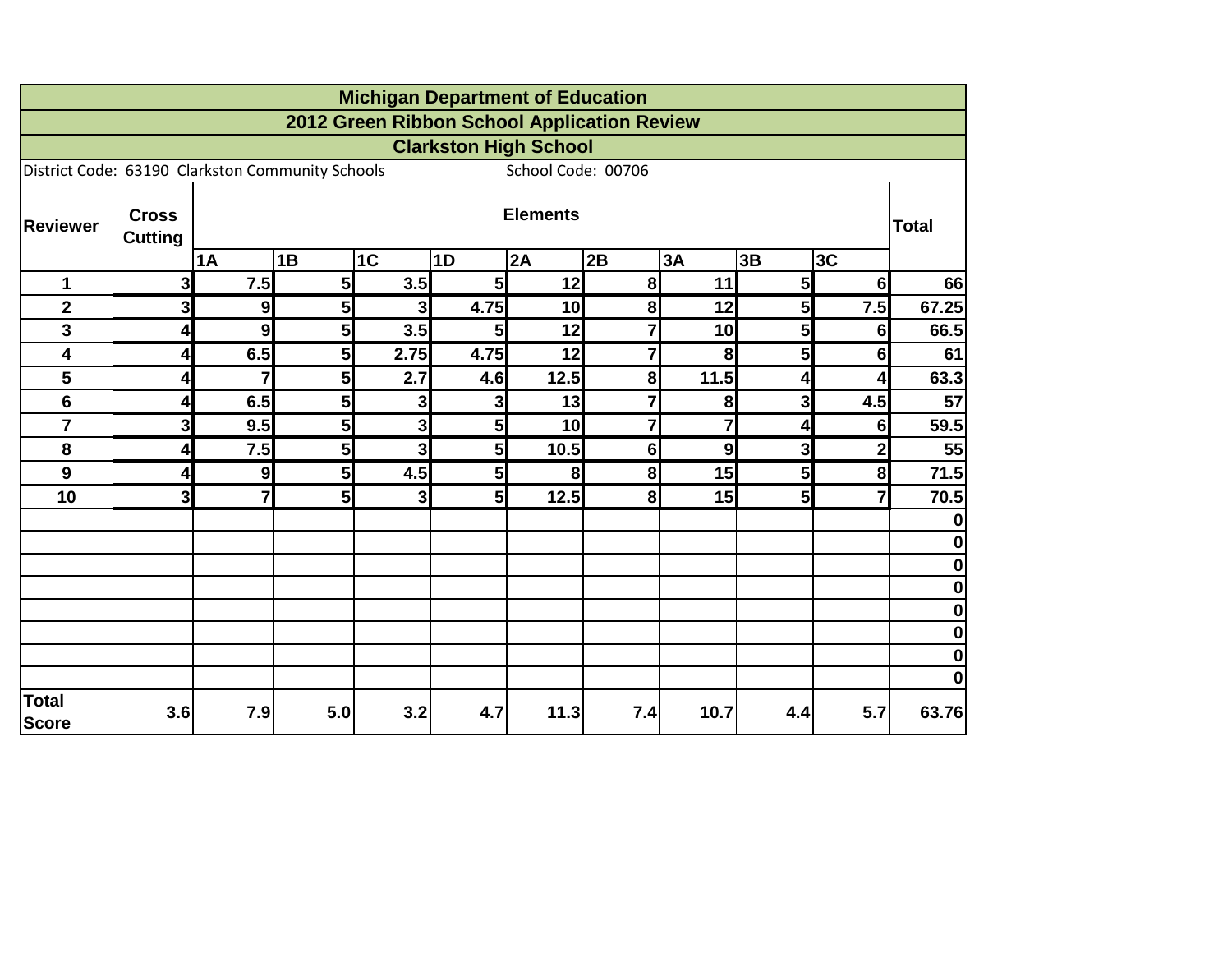#### **Cross-Cutting Questions**

#### **Participation in Michigan Green Schools, Programs, and/or Awards for Environmental and Sustainability Efforts**

CC1. Is your school participating in a local, state, or nationally recognized green school program which asks you to benchmark progress in some fashion (for example, National Wildlife Federation Eco-Schools USA, Green Schools Alliance, Collaborative for High Performance Schools, or Project Learning Tree's Green Schools!, Energy Essentials, Rebuild Michigan, or Michigan Green Schools)?  $\boxtimes$ Yes  $\Box$ No

What program(s) are you participating in and what level(s) have you achieved? Michigan Green Schools, PLT Green Schools, Oakland County's Oakgreen Challenge, EPA's Energy Star, Michigan Renewable Schools

CC2. Has your school, staff, or student body received any awards for environmental or sustainability stewardship/action? No analysis of the No and Security of the No and Security of the No and Security of the No

Please list the awards you have received and the years you received them. Energy Star - 2008

## **Pillar I: Environmental Impact and Energy Efficiency**

Buildings, grounds, and operations goal: **The school has made significant progress toward "net zero" environmental impact** (zero carbon, solid waste, and hazardous waste footprints).

**Pillar I includes four main elements.** Each question in this section is designed to measure you school's progress toward Pillar I and its associated four elements.

#### **Element 1A: Zero Greenhouse Gas (GHG) Emissions**

#### **ENERGY**

1A1. Can your school demonstrate a reduction in its greenhouse gas emissions?  $\boxtimes$ Yes No

Please provide the following information:

| Initial GHG emissions rate (MT eCO2/person):                                                                                                                                     | 7089 MT eCO2                 |
|----------------------------------------------------------------------------------------------------------------------------------------------------------------------------------|------------------------------|
| Final GHG emissions rate (MT eCO2/person):                                                                                                                                       | 5154 MT eCO2                 |
| Percentage reduction:                                                                                                                                                            | 27%                          |
| Time period measured (mm/yyyy – mm/yyyy)                                                                                                                                         | 06/2006 - 11/2011            |
| How did you document this reduction (e.g., the inventory module from Clean Air Cool Planet's                                                                                     |                              |
| Campus Carbon Calculator)?                                                                                                                                                       | <b>Energy Star Portfolio</b> |
| 1A2. Has your school received EPA's ENERGY STAR certification or does it meet the requirements for<br><b>ENERGY STAR certification?</b>                                          | $\boxtimes$ No<br>- IYes     |
| If your school received the certification, please note the year(s) it was achieved and the score<br>received.<br>$\cdots$ = $\cdots$ = $\cdots$ = $\cdots$ = $\cdots$ = $\cdots$ | 2008 - 77                    |

RESOURCES: [DOE and EPA ENERGY STAR for K-12 School Districts](http://www.energystar.gov/index.cfm?c=k12_schools.bus_schoolsk12) [DOE Purchasing Specifications for Energy Efficient Products](http://www1.eere.energy.gov/femp/technologies/eep_purchasingspecs.html)

1A3. Has your school reduced the total non-transportation energy use (i.e., electricity and temperature control) from an initial baseline?  $\Box$  Yes  $\Box$  No

Please provide the following information:

Percentage reduction: 26.3%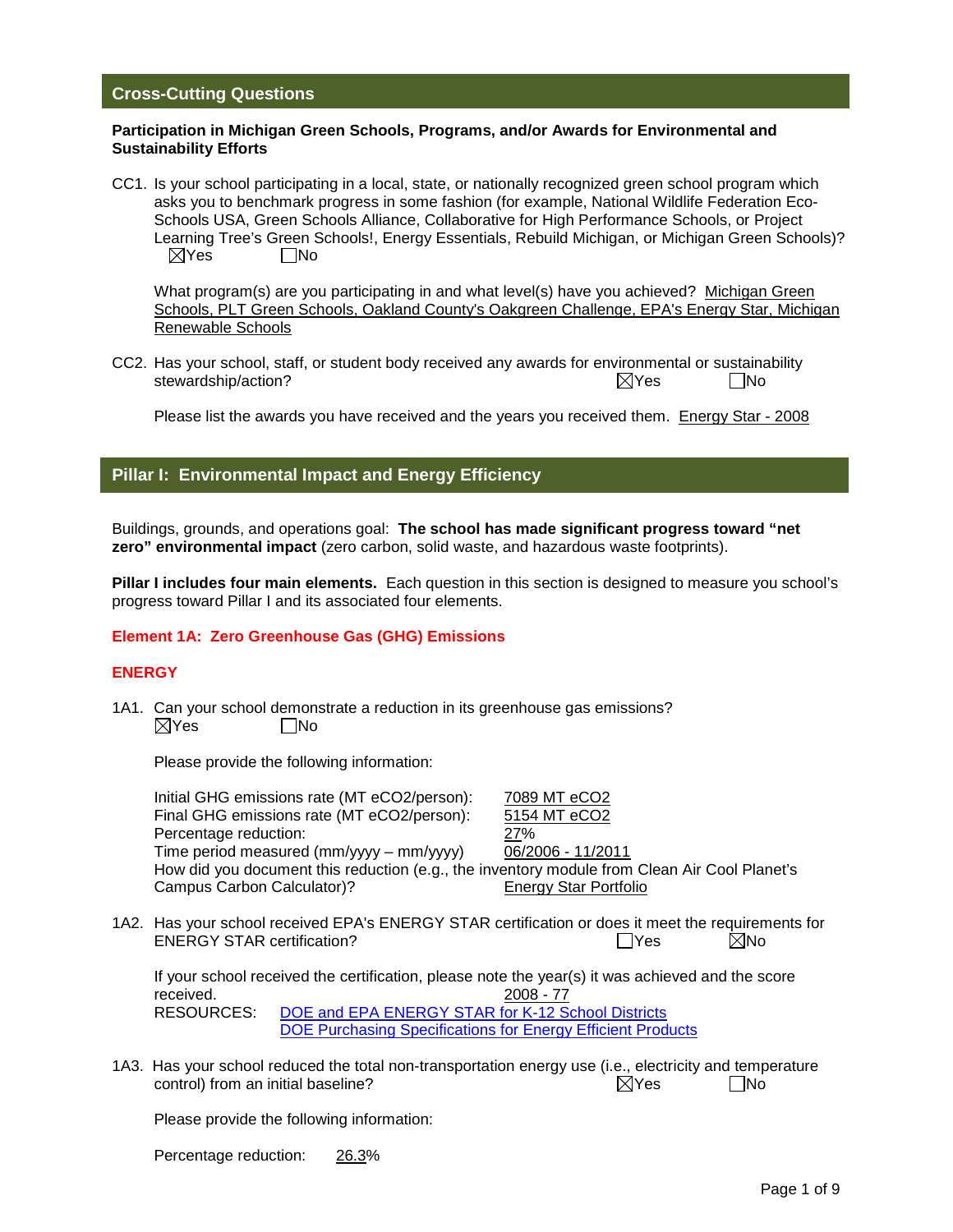Measurement unit used (kBTU/square foot or kBTU/student), annual therms, etc.: kBTU/sqft Time period measured: from 06/2006 to 11/2011 How did you document his reduction, (i.e., ENERGY STAR portfolio, district report)? Energy Star Portfolio RESOURCES: [EPA Portfolio Manager,](http://www.energystar.gov/index.cfm?c=evaluate_performance.bus_portfoliomanager) DOE's Better Building Manager

Database of [State Incentives for Renewable Energy \(DSIRE\)](http://www.dsireusa.org/) 

1A4. What percentage of your energy consumption is derived from:

Onsite renewable energy generation: 0% Purchased renewable energy: 0% RESOURCES: [Advanced Energy Design Guide for K-12 School Buildings,](http://apps1.eere.energy.gov/buildings/commercial_initiative/resource_database/detail.cfm?p=203) [USGBC Center for Green Schools](http://www.centerforgreenschools.org/guides.aspx)

#### **BUILDINGS**

| In what year was your school constructed?       | 1998         |
|-------------------------------------------------|--------------|
| What is the total building area of your school? | 423,066 sqft |

1A5. Has your school constructed a new building or renovated an existing building in the past 10 years?  $\Box$ Yes  $\boxtimes$ No

Please provide the following information:

Percentage of the building area meeting green build standards (for example, Leadership in Energy and Environmental Design (LEED), Collaborative for High Performing Schools (CHPS), Green Globes or other standards): 0% What certification did you receive and at what level? What is the total constructed area? 423066 (SQ.FT.) What is the total renovated area? (SQ.FT.)

RESOURCES: [K-12 Guide to Energy Savings Performance Contracting](http://www1.eere.energy.gov/femp/technologies/eep_purchasingspecs.html)

1A6. Do any parts of your **existing** buildings meet green build standards (for example, Leadership in Energy and Environmental Design (LEED), Collaborative for High Performing Schools (CHPS), Green Globes or other standards)?  $\Box$  Yes  $\Box$  No Please provide the following information:

What percentage of your school's total existing building area has achieved green building standards (LEED Existing Buildings: Operation & Maintenance, CHPS Operations, Green Globes, or other standards)? %

What is the total building area? \_\_\_\_\_ (SQ.FT.) Which certification (if any) did you receive and at what level (e.g., Silver, Gold, Platinum)? RESOURCES: [ENERGY STAR for Federal Agencies](http://www.energystar.gov/index.cfm?c=government.federal_agencies)

1A7. Does your school reduce or offset the greenhouse gas emissions from building energy use?  $\boxtimes$ Yes  $\Box$ No

Please provide the following information: List offsets used: Energy Efficiency Retrofits, Energy Mgt Program

and Education

Current Total GHG Emissions (MtCO2e) 51545 Baseline Total GHG Emissions (MtCO2e) 7 Change from Baseline: Time period: from 06/2006 to 11/2011 RESOURCES: [DOE State Energy Program](http://www1.eere.energy.gov/wip/sep.html)

| 5154 |  |
|------|--|
| 7089 |  |
| 1935 |  |
|      |  |

- 1A8. Please indicate which green building practices your school is using to ensure your building is energy efficient:
	- $\boxtimes$  Our school has fully implemented the Facility Energy Assessment Matrix within EPA's Guidelines for Energy Management.
	- $\Box$  Our school building has been assessed using the Federal Guiding Principles Checklist in Portfolio Manager.
	- $\boxtimes$  Our school has an energy and water efficient product purchasing and procurement policy in place.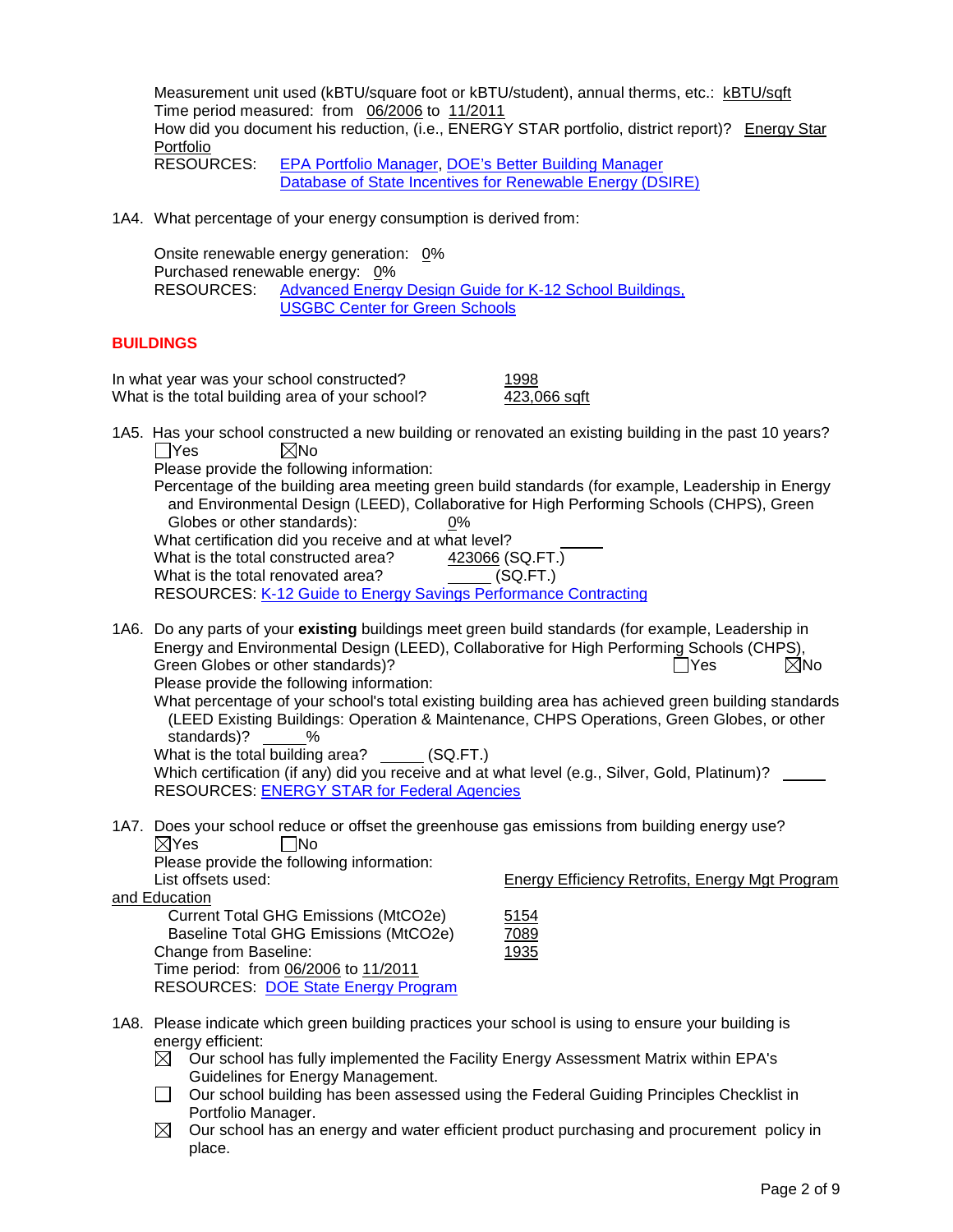$\boxtimes$  Other indicators of your progress towards elimination of GHG emissions (describe in detail and include metrics if available): Our school has fully implemented an Energy Management Program utilizing Schooldude's Utility Direct software to monitor usage Assessment tool: [Clean Air Cool Planet's Campus Carbon Calculator](http://www.cleanair-coolplanet.org/toolkit/inv-calculator.php)

RESOURCES: [EPA's Guidelines for Energy Management Overview ,](http://www.energystar.gov/index.cfm?c=guidelines.guidelines_index) [EPA Portfolio Manager](http://www.energystar.gov/index.cfm?c=evaluate_performance.bus_portfoliomanager) **Element 1B: Improved Water Quality, Efficiency, and Conservation**

## **WATER**

- 1B1. Can you demonstrate reduced total water consumption (measured in gal/occupant from an initial baseline?  $\boxtimes$  Yes  $\Box$  No Please provide the following information: Percentage reduction domestic: 55.6% Percentage reduction irrigation:: \_\_\_\_\_%<br>Time period: trom 2006 to 2010 Time period: from How did you document this reduction (i.e., ENERGY STAR Portfolio Manager, school districts reports)? Schooldude's Utility Direct RESOURCES: [EPA WaterSense](http://www.epa.gov/WaterSense/)
- 1B2. Which of the following practices does your school employee to increase water efficiency and ensure quality? (check all that apply)
	- $\boxtimes$  Our school conducts annual audits of the facility and irrigation systems to ensure they are free of significant water leaks and to identify opportunities for savings.
	- $\Box$  Our school has a smart irrigation system that adjusts watering time based on weather conditions.
	- $\boxtimes$  Our school's landscaping is water-efficient and/or regionally appropriate.
	- $\overline{\boxtimes}$  Our school uses alternative water sources (i.e., grey water) for irrigation before potable water. RESOURCES: [EPA WaterSense: Outdoor Water Use](http://www.epa.gov/WaterSense/pubs/outdoor.html)
	- $\boxtimes$  Taps, faucets, and fountains at our school are cleaned at least twice annually to reduce contamination and screens and aerators are cleaned at least annually to remove particulate lead deposits.
	- $\Box$  Our school has a program to control lead in drinking water (including voluntary testing and implementation of measures to reduce lead exposure in drinking water).

Please describe the program you have in place to control lead in drinking water. Our school's drinking water comes from:

 $\boxtimes$  Municipal water source  $\qquad \Box$  Well on school property  $\qquad \Box$  Other Please describe how the water source is protected from potential contaminants: Please describe any additional progress your school has made toward improving water quality, efficiency, and conservation. Installation of low-flow water fixtures, scheduling and zoning of **irrigation** 

## **GROUNDS**

1B3. Please provide the following information about your schools landscaping:

What percentage of your total landscaping is considered water-efficient or regionally appropriate? 100%

What types of plants are used and where are they located? Salt and drought tolerant Please describe the alternate water sources used for irrigation. RESOURCES: [Fish and Wildlife Service Schoolyard Habitats](http://www.fws.gov/chesapeakebay/schoolyd.htm)

1B4. What percentage of the school grounds are devoted to ecologically beneficial uses (school vegetable garden, wildlife or native plant habitats, outdoor classroom, environmental restoration projects, rain garden, etc.) or socially/culturally beneficial uses (e.g., playgrounds, outdoor spaces designed and used regularly for social interaction, athletic or recreational areas, walking or running trails, etc.)? 80%

## **Element 1C: Reduced Waste Production**

## **WASTE**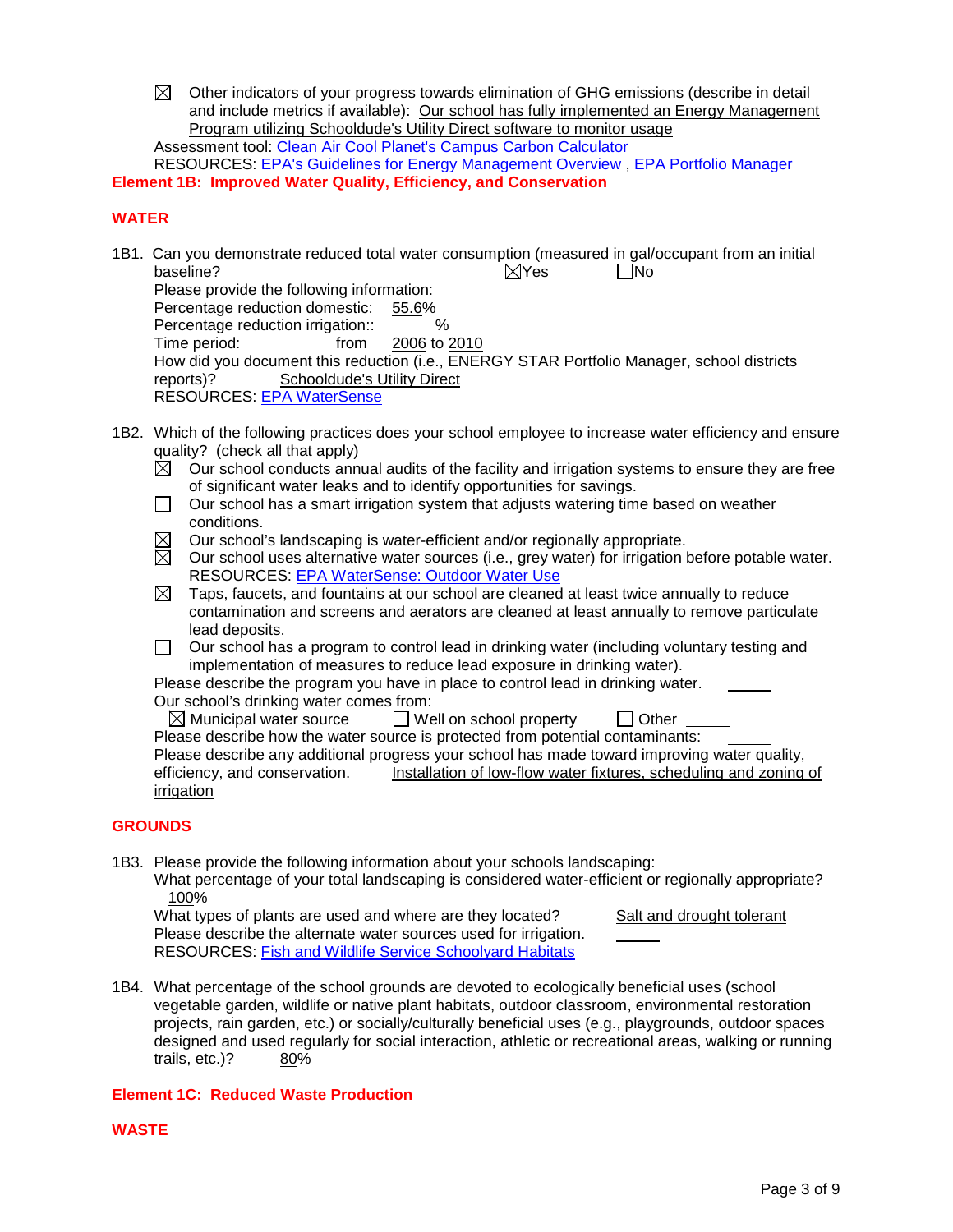1C1. What percentage of solid waste is diverted from landfilling or incinerating due to recycling and/or composting (i.e., recycling rate)? 66%

Monthly garbage service in cubic yards (garbage dumpster size(s) x number of collections per month x percentage full when emptied or collected). 24

Monthly recycling volume in cubic yards (recycling dumpster size(s) x number of collections per month x percentage full when emptied or collected). 48

Monthly compostable materials volume(s) in cubic yards (food scrap/food soiled paper dumpster size(s) x number of collections per month x percentage full when emptied or collected). 0 Recycling rate =  $([B + C] \div [A + B + C] \times 100)$  66% RESOURCES: [EPA WasteWise Re-TRAC](http://www.epa.gov/epawaste/partnerships/wastewise/retrac.htm)

- 1C2. What percentage of total office/classroom paper content **by cost** is post-consumer material or fiber from forests certified as responsibly managed by the Forest Stewardship Council, Sustainable Forestry Initiative, American Tree Farm System or other certification standard: 30% (If a paper is only 30% recycled, only 30% of the cost of that paper should be counted).
- 1C3. What percentage of total office/classroom paper content by cost is "totally chlorine-free" (TCF) or "processed-chlorine-free" (PCF)? %

## **HAZARDOUS WASTE**

1C4. Please provide the following information about your school's hazardous waste: How much hazardous waste does your school produce? \_\_\_\_\_(lbs./person/year) How is this amount calculated? List the types of hazardous waste generated: How does your school monitor hazardous waste? RESOURCES: [CDC Hazardous Waste Self-Management Checklist,](http://www.cdc.gov/niosh/docs/2004-101/chklists/n41was~1.htm) [Design for the Environment](http://www.epa.gov/dfe/) 

1C5. Which of the following benchmarks has your school achieved to minimize and safety manage hazardous waste? (check all that apply)

 $\boxtimes$  Our school has a Hazardous Waste Policy for storage, management and disposal of chemicals that is actively enforced.

- Our school disposes of unwanted computer and electronic products through an approved recycling facility or program.
- All our computer purchase are Electronic Product Environmental Assessment Tool (EPEAT) certified products.
- $\Box$  Our custodial program has been certified to the Green Seal Standard for Commercial and Institutional Cleaning Services (GS-42), the ISSA Cleaning Industry Management Standard - Green Building (or an equivalent standard).

Which green cleaning standard is used?

RESOURCES: [ISSA Cleaning Industry and Management Standards,](http://www.issa.com/cims) [EPEAT,](http://www.epeat.net/who-are-you/purchaser/governmentinstitutional/) [EPA Reducing](http://www.epa.gov/epaoswer/general/risk/risk-1.pdf)  [Risk From Hazardous Waste](http://www.epa.gov/epaoswer/general/risk/risk-1.pdf)

1C6. Does your school use "third party certified" green cleaning products?  $\boxtimes$  Yes  $\Box$  No What percentage by volume of all cleaning products in use are "third party certified" green cleaning products? 75%

What specific green cleaning product standard (Green Seal, Ecologo, etc.) does the school use? Green Seal

1C7. What other indicators do you have of you school's reduction of solid waste and elimination of hazardous waste? Foam lunch trays are recycled daily, milk cartons are emptied and disposed in a recycling container, paper recycling dumpsters, electronic recycling days, recycling dumpster

## **Element 1D: Use of Alternative Transportation To, During, and From School**

1D1. What percentage of students walk, bike, bus, or carpool (2+ students in the car) to/from school? 95%

Describe how this information been collected and calculated: Bus ridership is counted in October and reported to State. Walkers, bikers, and carpoolers are estimated. RESOURCES: [DOT Pedestrian & Bicycle Safety](http://safety.fhwa.dot.gov/ped_bike)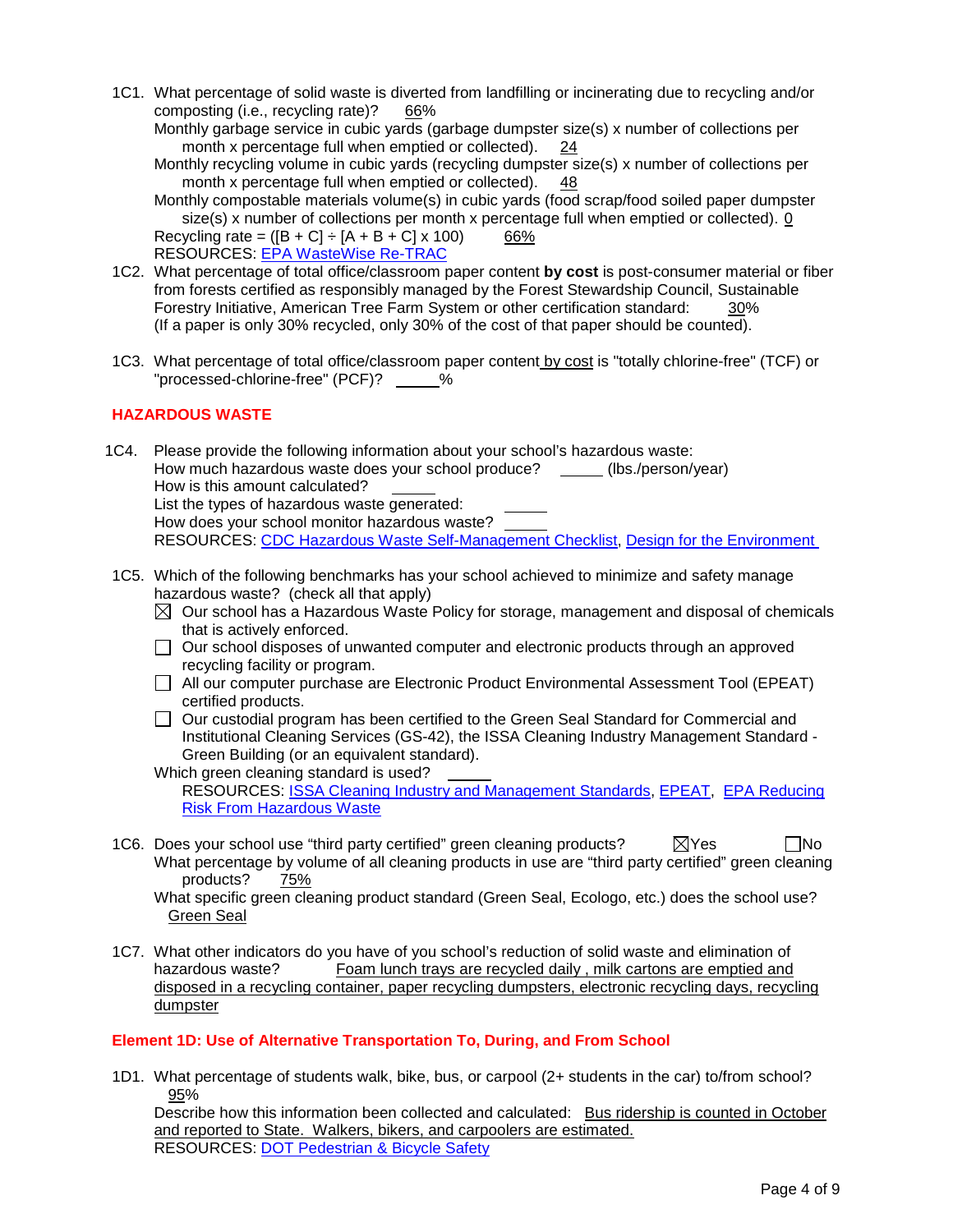- 1D2. Which of the following policies or programs has your school implemented:
	- $\Box$  Our school has designated carpool parking stalls.
	- $\boxtimes$  Our school has a well publicized no-idling policy that applies to all vehicles, including school buses.
	- $\boxtimes$  Vehicle loading and unloading areas are at least 25 feet away from all building air intakes, including doors and windows.
	- RESOURCES: [EPA Clean School Bus USA](http://epa.gov/cleanschoolbus/index.htm)
	- $\boxtimes$  Our school has established "Safe Pedestrian Routes" to school which are distributed to parents and posted in the main office.
	- □ Out school participates in a "Safe Route to School" program. RESOURCES: [Safe Routes to Schools](http://www.saferoutesinfo.org/)
- 1D3. Describe how your school transportation use is efficient and environmentally benign (e.g. the percentage of school-owned electric/hybrid/alternative fuel vehicles in your fleet, or other indicators of significant reductions in emissions): All buses are equipped with an engine preheater to reduce warm-up time (Pre-trip) and idle time. Bus pre-trip times have been reduced by 5mins prior to the buses leaving the depot. All buses are shut down in front of school building prior to p.m. students boarding and during layover times. The buses use low sulfur fuel and follow the fuel emissions standards from 2009.

RESOURCES: [CHPS Transportation Plan](http://www.chps.net/dev/Drupal/node/516)

1D4. Describe any other accomplishments your school has made under Pillar I towards eliminating its negative environmental impact or improving your environmental footprint which you feel should be<br>considered: Through last school year. Clarkston Community Schools has saved and avoided Through last school year, Clarkston Community Schools has saved and avoided 2.7 million dollars through the reduction in energy costs since the start of the energy management program. We currently have seven Energy Star Buildings, several Michigan Green Schools and are working toward a LEED certified building. Through our efforts, we have prevented the equivalent of more than 36,301 metric tons of carbon dioxide since the creation of our energy management program in 2005. We have prevented greenhouse gas emissions equal to the electricity use from 9,705 households for a year or from 15,262 passenger vehicles annually. We are proud of the following accomplishments: Establishing an Energy Management Program, Creating Energy Usage Guidelines, Creating a Recycling Program within the schools, Hosting Electronic Recycling event for our community, Installing low-flow water fixtures, Lighting upgrades (T-12's to T-8's, and now to T-5's), Installing Ocuppancy Sensors, Installing Daylight Harvesting Sensors, Installing Demand-Controlled Ventilation through the use of CO2 sensors, Installing VFD (Variable Frequency Drives) on several of our pumps, Utilizing HVAC controls, Utilizing lighting controls, Planning and scheduling of events to minimize energy usage (consolidating areas being used), Tracking utility usage and costs, and sharing that data with the district, Setting up incentive programs for the buildings (building with least energy used or building with the most reduction from one year to the next) and rewarding them with a 'green' award

# **Pillar II: Healthy School Environments**

Healthy student and staff environment goal: **The school improves the health and performance of students and staff.**

**Pillar II includes two main elements.** Each question is this section is designed to measure your school's progress toward Pillar II.

**Element 2A:** An integrated school environmental health program based on an operations and facility-wide environmental management system that considers student and staff health and safety in all practices related to design, construction, renovation, operations, and maintenance of schools and grounds.

## **INTEGRATED PEST MANAGEMENT**

2A1. Which of the following practices does your school employ with regard to pest management? (check all that apply)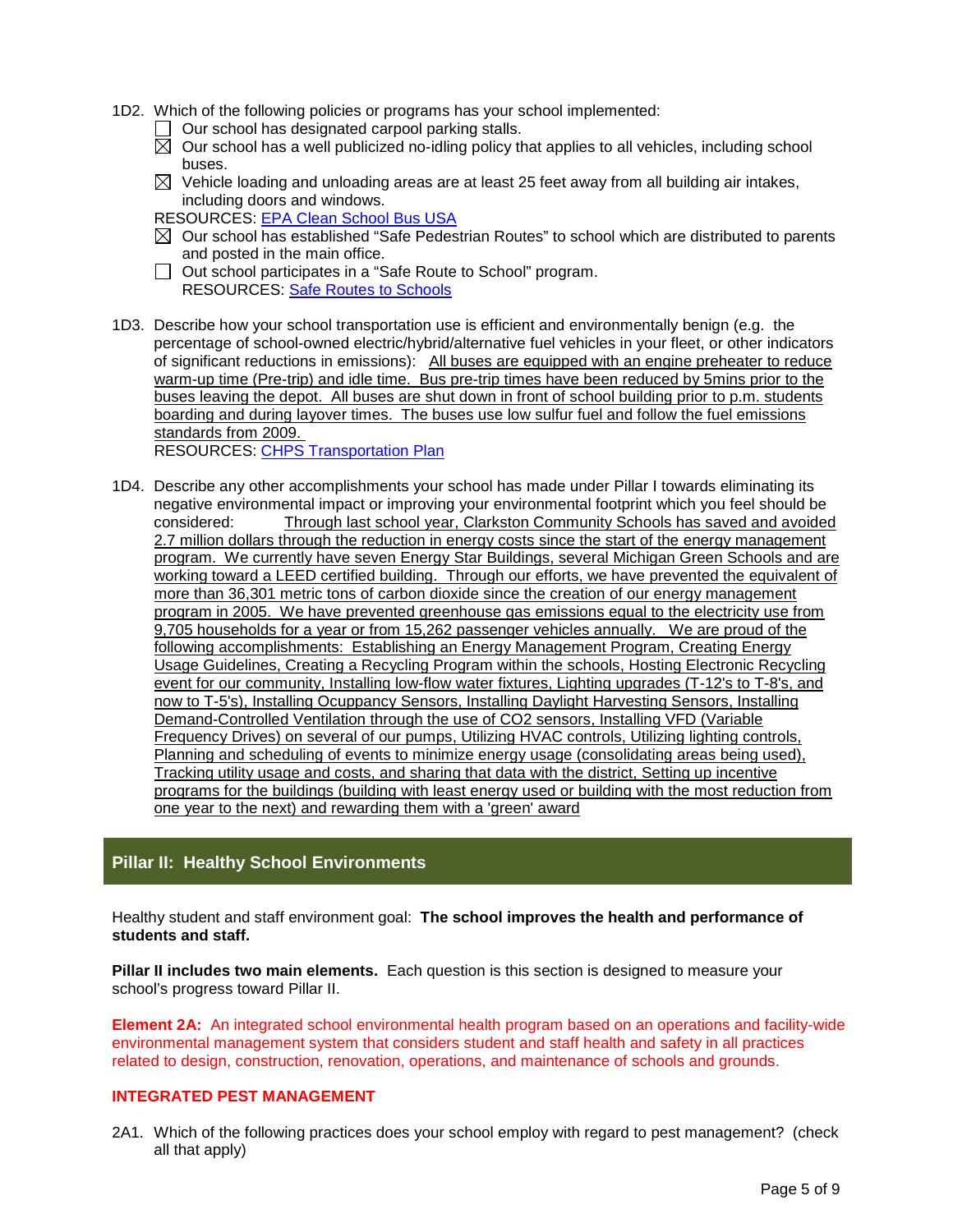- $\boxtimes$  Our school has an integrated pest management plan in place to reduce or eliminate pesticides.
- $\boxtimes$  Pest control policies, methods of application and posting requirements are provided to parents and school employees.
- $\boxtimes$  Copies of pesticide labels, copies of notices, MSDS, and annual summaries of pesticide application are all available and in an accessible location.
- $\boxtimes$  Our school prohibits children from entering the a treated area for at least eight hours following the application or longer, if feasible, or if required by the pesticide label. RESOURCES: [EPA Integrated Pest Management for Schools](http://www.epa.gov/pesticides/ipm/index.htm)

#### **VENTILATION AND CONTAMINANT CONTROL**

- 2A2. Which of the following practices does your school employ to improve contaminant control and ventilation?
	- $\boxtimes$  Our school has a comprehensive indoor air quality management program consistent with EPA's Indoor air Quality IAQ Tools for Schools
		- RESOURCES: [EPA Indoor Air Quality Tools for Schools](http://www.epa.gov/iaq/schools/index.html)
	- $\boxtimes$  Our school meets the ASHRAE Standard 62.1-2010 (Ventilation for Acceptable Indoor Air Quality).
	- $\boxtimes$  Our school has installed one or more energy recovery ventilation systems to bring in fresh air while recovering the heating or cooling from the conditioned air. RESOURCES: [EPA Indoor Air Quality Tools for Schools](http://www.epa.gov/iaq/schools/index.html)
	- $\boxtimes$  Our school has eliminated mercury containing thermometers, chemical components, art chemicals, etc. and elemental mercury.
	- $\boxtimes$  Our school disposes of any unwanted mercury laboratory chemicals, thermometers, and others devices in accordance with federal, state, and local environmental regulations. RESOURCES: [EPA Schools and Mercury](http://www.epa.gov/mercury/schools.htm)
	- $\boxtimes$  Our school has CO alarms installed which meet the requirements of the National Fire Protection Association code 720.
		- RESOURCES: [EPA Healthy Schools Environments Assessment Tool](http://www.epa.gov/schools/healthyseat/index.html)
	- $\Box$  There are no wood structures on school grounds that contain Chromated Copper Arsenate (CCA).
	- $\overline{\Box}$  Our school has an asthma management program in place that is consistent with the National Asthma Education and Prevention Program's (NAEPP) Asthma Friend Schools Guidelines. RESOURCES: [EPA Managing Asthma in Schools,](http://www.epa.gov/asthma/school-based.html) [CDC Tools for Making Your School Asthma-](http://www.cdc.gov/HealthyYouth/asthma/creatingafs/#tools)**[Friendly](http://www.cdc.gov/HealthyYouth/asthma/creatingafs/#tools)**
	- $\boxtimes$  Our school visually inspect all structures on a regular basis to ensure they are free of mold, moisture, and water leakage.
	- $\boxtimes$  Our school's indoor humidity is maintained below 60%.
	- $\boxtimes$  Our school has moisture resistant materials/protective systems installed (e.g., flooring, tub/ shower, backing, and piping).

RESOURCES: [EPA Mold Remediation in Schools and Commercial Buildings](http://www.epa.gov/mold/mold_remediation.html)

- $\boxtimes$  Our school has a chemical management program in place that includes the following elements:
	- Chemical purchasing policy (including low- or no-VOC products)
		- Storage and labeling
		- Training and handling
		- Hazard communication
		- Spills (clean-up and disposal)
		- Select EPA's Design for the Environment approved cleaning products

 $\boxtimes$  Our school prohibits smoking on campus and in public school buses. RESOURCES: [CDC Guidelines for School Health Programs to Prevent Tobacco Use](http://www.cdc.gov/mmwr/preview/mmwrhtml/00026213.htm)

 $\Box$  All ground-contact classrooms at our school have been tested for radon within the past 24 months.

If your school has combustion appliances, is there an inventory of them and does your school annually inspect these appliances to ensure no release of Carbon Monoxide (CO*)?*

 $\boxtimes$ Yes  $\Box$ No  $\Box$ No combustion appliances

What percentage of all classrooms with levels greater than 4 pCi/L have been mitigated in conformance<br>with ASTM E2121?<br> with ASTM E2121?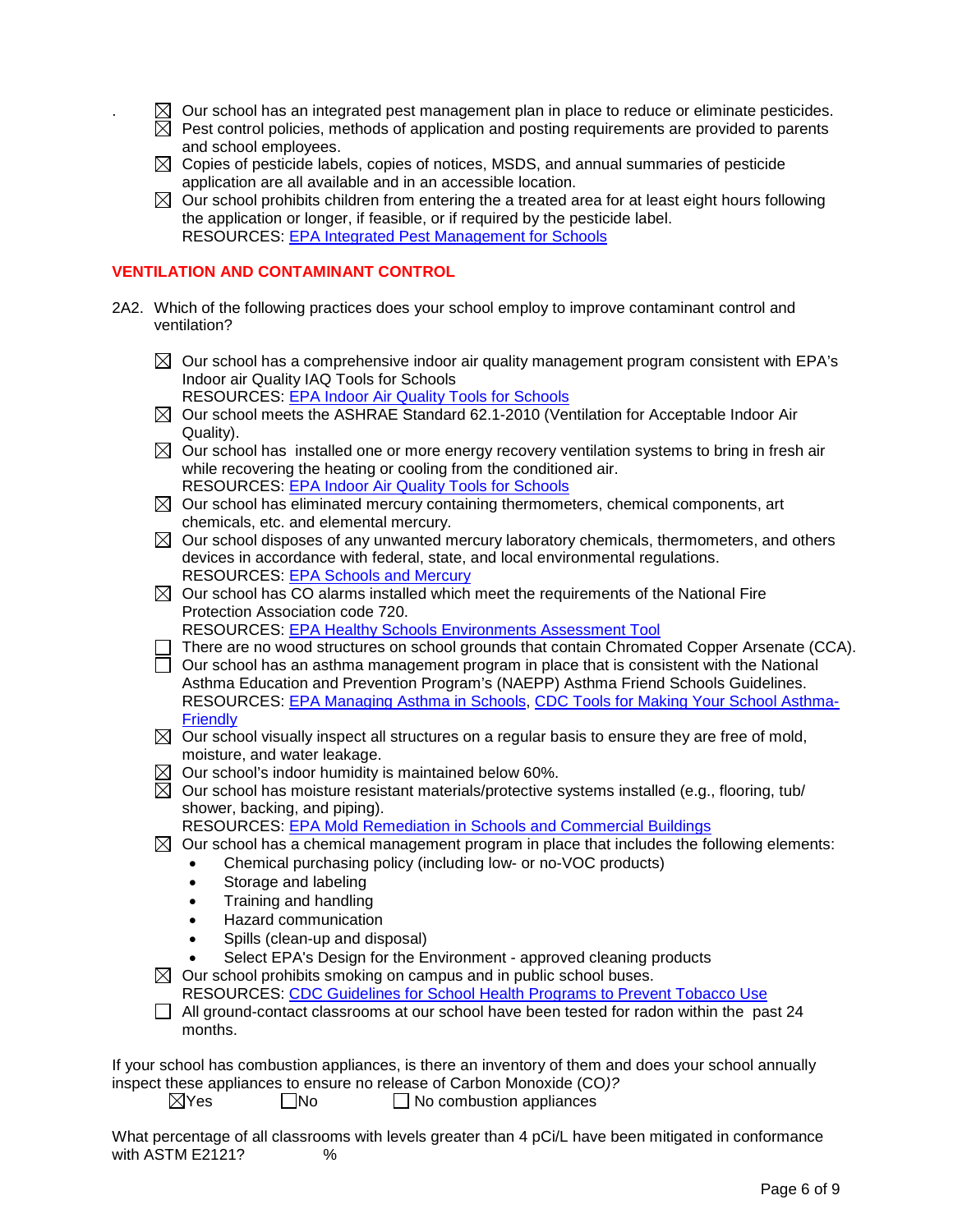#### RESOURCES: [EPA Radon Information](http://www.epa.gov/radon/index.html)

#### **Element 2B: High Standards of Nutrition, Fitness, and Quantity of Quality Outdoor Time for Both Students and Staff**

#### **FOOD AND NUTRITION**

- 2B1. Which practices does your school employ to promote nutrition, physical activity, and overall school health? (check all that apply)
	- $\boxtimes$  Our school participates in the USDA's Healthier US School Challenge or another nutrition program.

RESOURCES: [USDA HealthierUS School Challenge](http://www.fns.usda.gov/tn/healthierus/index.html)

- $\Box$  Our school participates in a Farm to School program or other program to utilize local food for our cafeteria.
- $\Box$  Our school has an onsite food garden.
- RESOURCES: [USDA Farm to School Program,](http://www.fns.usda.gov/cnd/F2S/Default.htm) [USDA Agriculture In the Classroom](http://www.agclassroom.org/index.cfm)
- $\Box$  Our school garden supplies food for our cafeteria.

#### **PHYSICAL EDUCATION, OUTDOOR OPPORTUNITIES, AND UV SAFETY**

- $\boxtimes$  Our students spent an average of at least 120 minutes per week over the past year in schoolsupervised physical education.
- $\boxtimes$  At least 50% of our students' annual physical education takes place outdoors.
- At least 50% of our students have participated in EPA's Sunwise Program. RESOURCES: [EPA Sunwise Program](http://www.epa.gov/sunwise)

Please list your school's USDA Healthier School challenge award level or describe other nutrition program. Award recipient for 2011-12 of Fuel Up To Play 60 Grant from United Dairy Industry and the National Football League

Please describe the type of outdoor exercise opportunities and nature-based recreation available to students. walking paths, nature paths, cross-country paths, playing fields, mountain biking trails (in progress)

2B2. What percentage (by cost) of food purchased is certified as "environmentally preferable" (e.g.<br>Organic, FairTrade, Food Alliance, Rainforest Alliance, etc.)? <sup>%</sup> Organic, FairTrade, Food Alliance, Rainforest Alliance, etc.)? %

Please describe any additional progress your school has made **in terms of the school's built and natural environment** (including unique community and/or business partnerships) to promote overall student and staff health and safety. Award recipient for 2011-12 of Fuel Up To Play 60 Grant from United Dairy Industry and the National Football League, Students participate daily in physical activities and making healthy food choices from the cafeteria, a variety of fresh fruits and vegetables are offered daily at all schools, all schools have switched to offering skim and 1% milkfat only

## **Pillar III: Environmental and Sustainability Education**

Student achievement goal: **100% of the school's graduates are environmentally and sustainability literate.**

**Pillar III includes three main elements.** Each question in this section is designed to measure your school's progress toward Pillar III.

#### **LEARNING AND ENVIRONMENTAL LITERACY**

**Element 3A:** Interdisciplinary learning about the key relationships between dynamic environmental, energy and human systems

3A1. Which practices does your school employ to help ensure the environmental and sustainability literacy of your graduates? (check all that apply)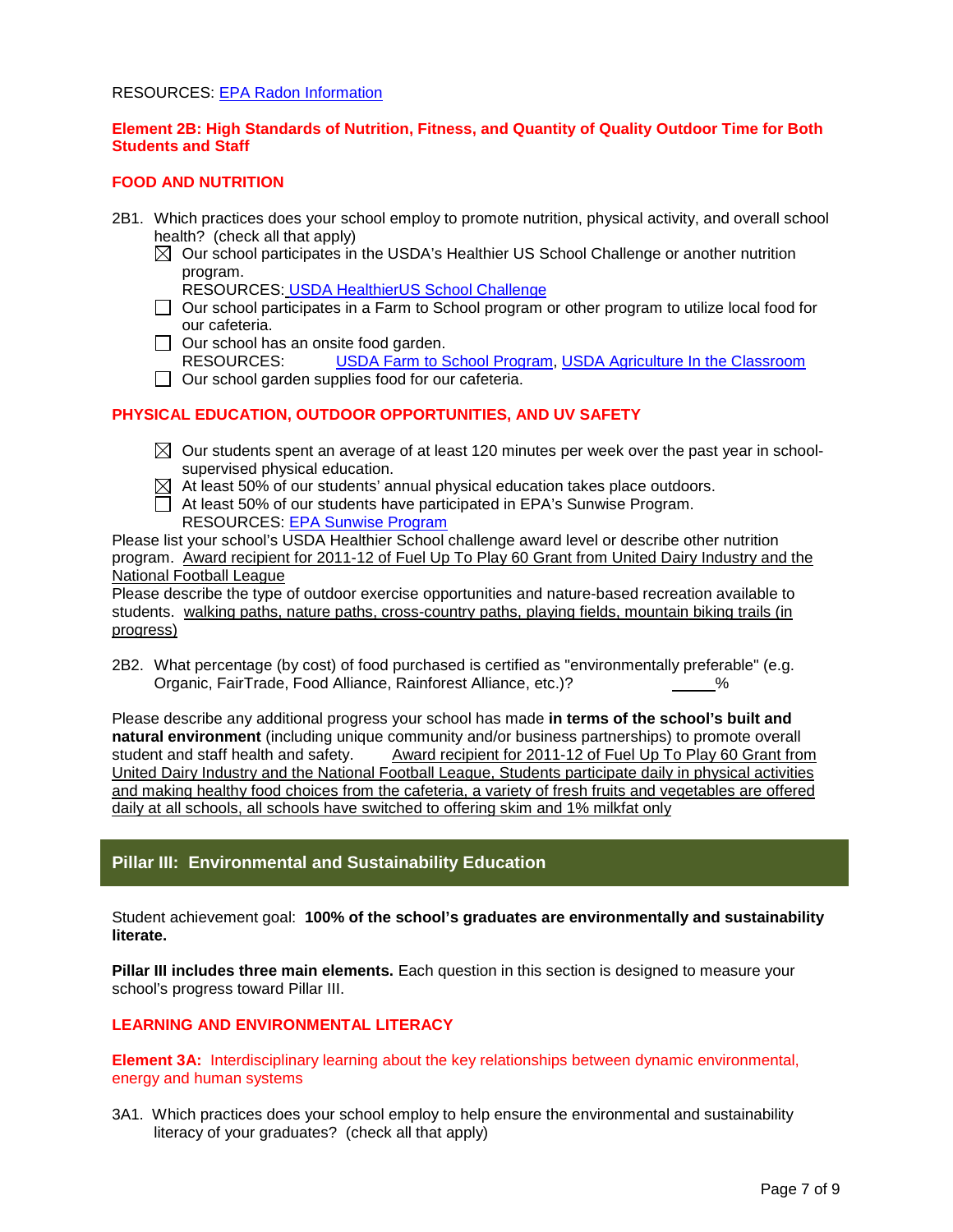- $\Box$  Our school has an environmental or sustainability literacy graduation requirement
- $\boxtimes$  Environmental and sustainability concepts are integrated throughout the curriculum. RESOURCES: [State Education & Environment Roundtable,](http://www.seer.org/) [Excellence in Environmental](http://eelinked.naaee.net/n/guidelines/topics/Excellence-in-EE-Guidelines-for-Learning-K-12)  [Education: Guidelines for Learning \(K-12\)](http://eelinked.naaee.net/n/guidelines/topics/Excellence-in-EE-Guidelines-for-Learning-K-12)
- $\boxtimes$  Environmental and sustainability concepts are integrated into classroom based and school wide assessments.
- $\boxtimes$  Professional development opportunities in environmental and sustainability education are provide for all teachers.

Please describe your school's environmental or sustainability literacy graduation requirement.

Please describe your classroom based school wide assessment in environmental and sustainability concepts and what percentage of your students scored proficient or better: All CTE courses in Engineering and Applied Tech have Green and Sustainability Education imbedded. These courses include Principles of Technology, Enginering Science, Engineering Problem Solving, Intro to Engineering Design, Digital Electronics, Civil Engineering and Architecture, and Drafting/CAD, Environmental Chemistry **Environmental** Chemistry **1999** 

Please describe professional development opportunities available in environmental and sustainability standards. Include the percentage of teachers who participated in these over the past two years:  $\frac{9}{6}$ 

3A2. If your school serves grades 9-12, please provide the following information:

Percentage of this year's eligible graduates who completed the AP Environmental Science course during their high school career:  $\%$ 

Percentage of these student who scored a three or higher on the AP Environmental Science exam: %

**Element 3B:** Use of the environment and sustainability to develop STEM content knowledge and thinking skills to prepare graduates for the 21st century technology-driven economy

- 3B1. Does your school's science courses frequently use sustainability and the environment as a context for learning science (such as asking questions, developing and using models, planning and carrying out investigations, analyzing and interpreting data, using mathematics and computational thinking, constructing explanations, and engaging in argument from evidence when exploring environmental<br>and sustainability issues? :  $\boxtimes$  Yes  $\Box$ No and sustainability issues? :  $\boxtimes$  Yes  $\Box$  No Please describe: Solar Energy projects, wind turbine modeling, outdoor gardens, stormwater management, nature walks
- 3B2. If your school is a high school, does your school curriculum make connections between classroom and college and career readiness, in particular postsecondary option in environmental and sustainability fields (i.e., CTE Green Sustainable Design and Technology course)?  $\boxtimes$ Yes  $\Box$ No Please describe these college and career connections: All CTE courses in Engineering and Applied Tech have Green and Sustainability Education imbedded. These courses include Principles of Technology, Enginering Science, Engineering Problem Solving, Intro to Engineering Design, Digital Electronics, Civil Engineering and Architecture, and Drafting/CAD.
- Our Engineering Science course looks specifically at Green Engineering with Design and Problem Solving. Students complete three large scale green-focused learning experiences.
- 1. Reduce Students perform home energy audits using energy meters. They evaluate their energy consumption through data analysis and then calculate their individual monthly energy costs and develop an energy invoice to submit to their families. Students then put together an energy reduction plan and are encouraged to implement it with their family.
- 2. Reuse Students are asked to redesign a product to put it back into use insteasd of being waste. Most students convert 55gallon drums into Rainbarrels, document the step-by-step construction process and then present and share the "instructable". Community foundations and the local PTA supply the materials through community grants. Those barrels are either donated to the district's schools to support green curriculum or sold as a fundraiser to community members. Other students reuse